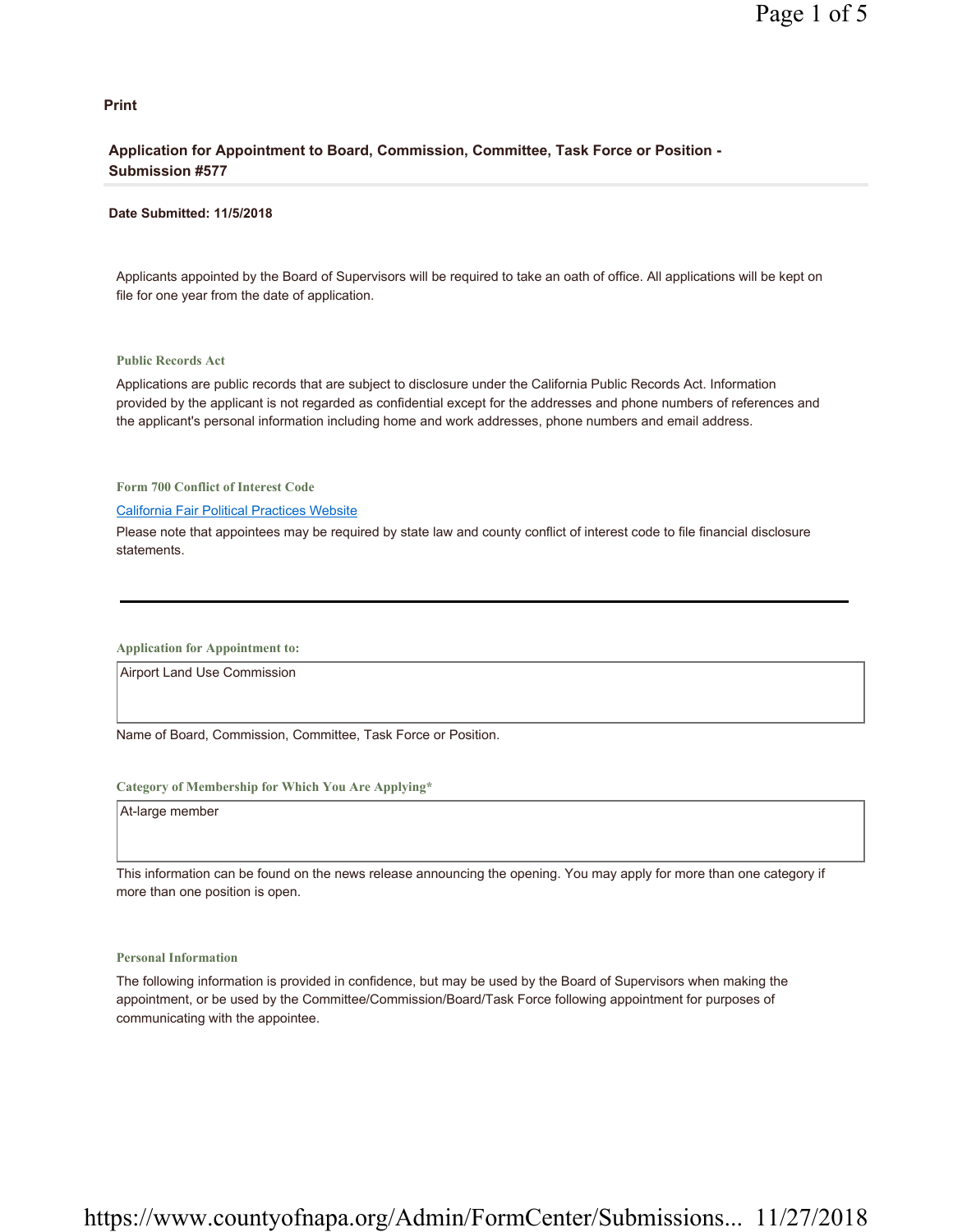| <b>Full Name*</b> | Supervisorial District in Which You Reside* |
|-------------------|---------------------------------------------|
| David Timm        | District 3                                  |
|                   |                                             |
|                   |                                             |

**Home Address\***

| $City*$ | State* | $\mathbf{Zip}^*$ |
|---------|--------|------------------|
| Napa    | ' CA   | 94558            |
|         |        |                  |
|         |        |                  |

# **Phone\* Email Address\***

## **Work Address\***

| City*     | State*     | $\mathbf{Zip}^*$ |
|-----------|------------|------------------|
| Sunnyvale | California | 94087            |
|           |            |                  |
|           |            |                  |

**Work Phone\***

## **Current Occupation\***

Vice President Business Development, Silergy Technology Inc, Founder and CEO of Time Sync, Inc, provider of aviation scheduling software for flying clubs and flight schools.

Within the last 12 months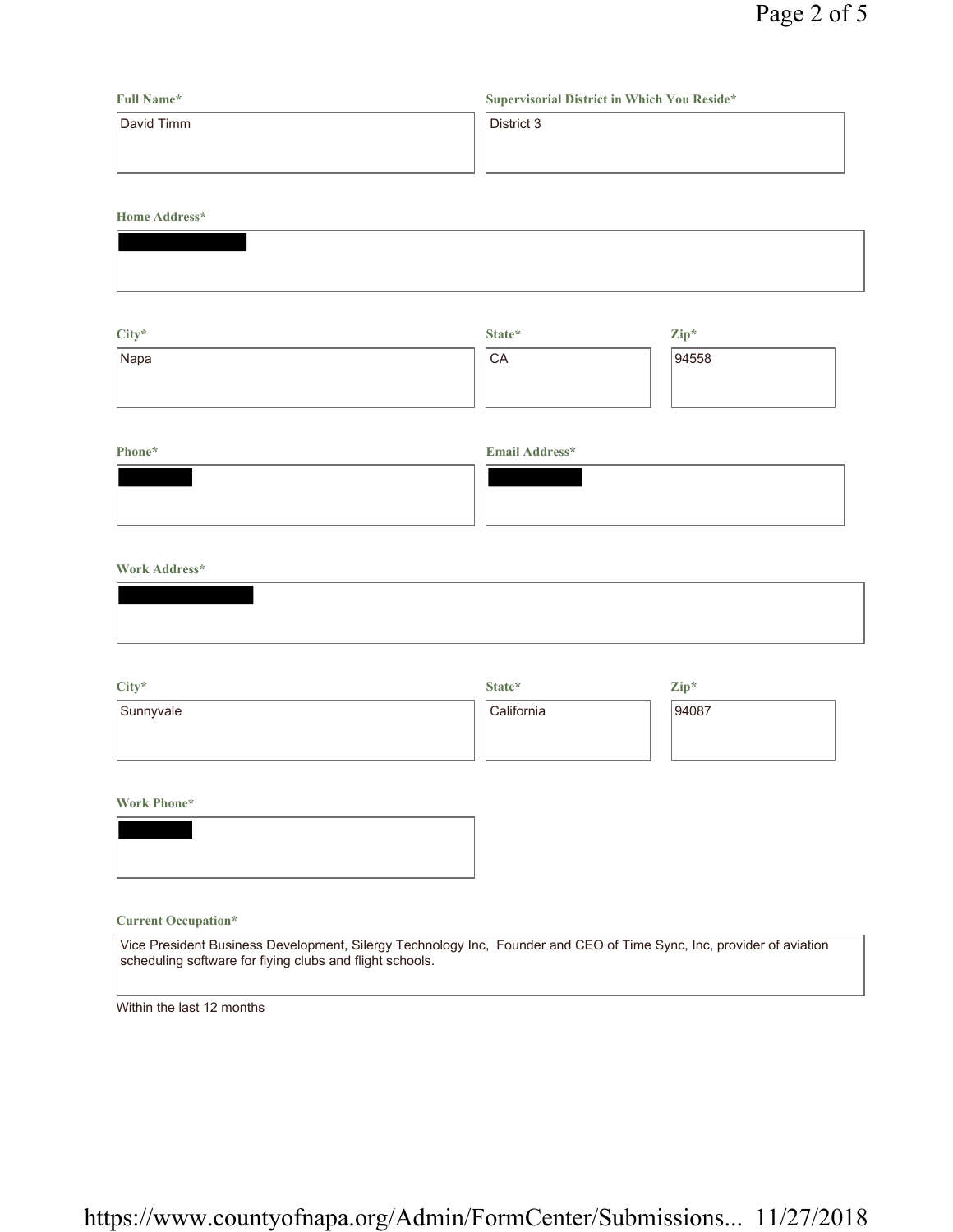**Current License**

Commercial Pilot, Flight Instructor

Professional or occupational, date of issue, and expiration including status

**Education/Experience**

Many years as a pilot and instructor in single and twin engine aircraft. Experience in all aspects of flying club operations.

**Resume**

Browse...

Attach a resume containing this and any other information that would be helpful to the Board in evaluating your application.

**Community Participation**

Nature of activity and community location

**Other County Board/Commission/Committee on Which You Serve/Have Served**

**Public Actions that may impact Credit Rating**

None

List all court or other public administration actions impacting your credit rating within the past ten (10) years.

Provide names, addresses and phone numbers of 3 individuals who are familiar with your background.

**Reference 1**

**Phone\***

Walt Brooks

**Name\***

https://www.countyofnapa.org/Admin/FormCenter/Submissions... 11/27/2018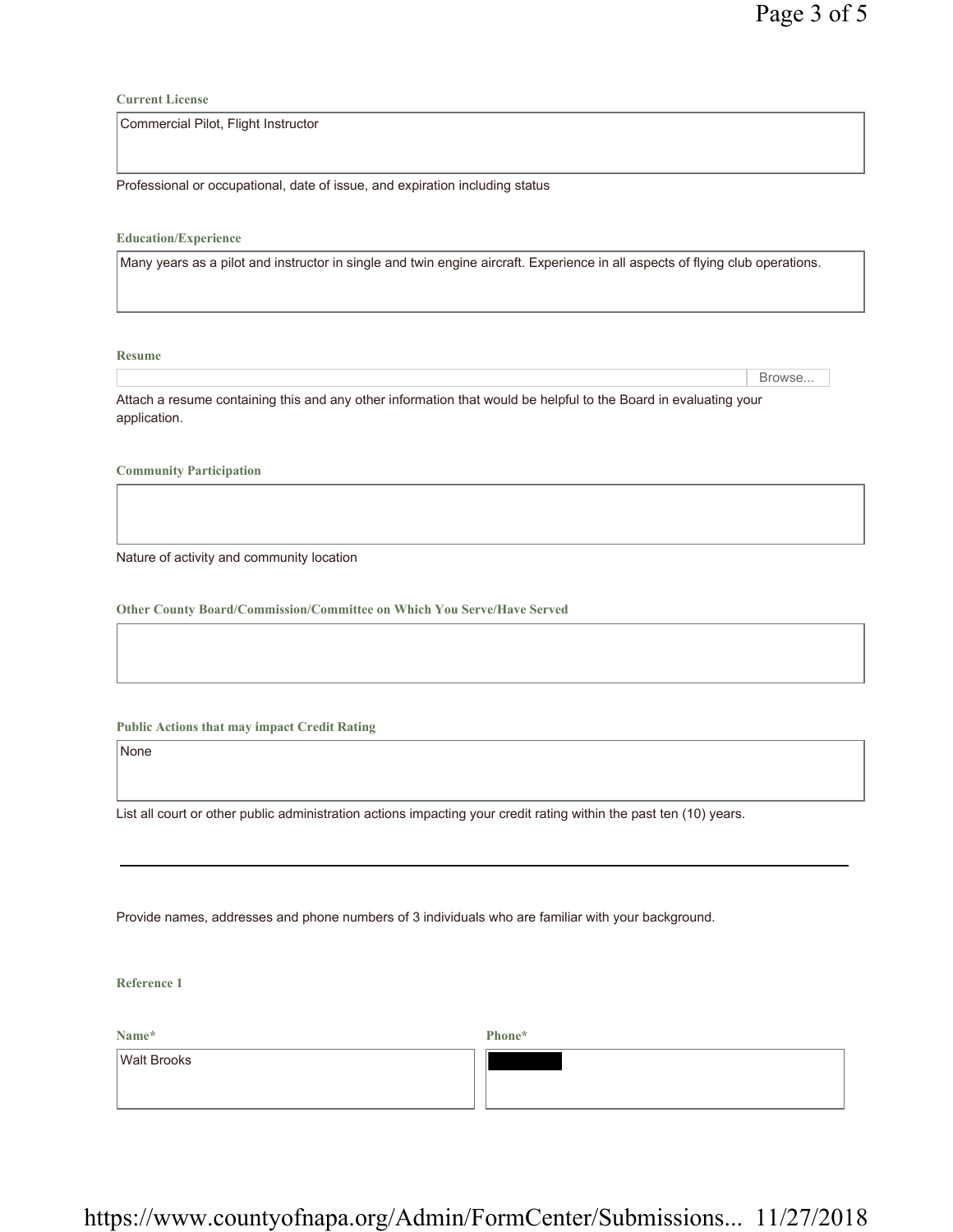**Address\***

| $\mathrm{City}^{\star}$ | State* | $\mathbf{Zip}^*$ |  |
|-------------------------|--------|------------------|--|
| Napa                    | CA     | 94558            |  |

# **Reference 2**

| Name*          | Phone* |
|----------------|--------|
| Sherry Diamond |        |

## **Address\***

| City*     | State*         | Zip*  |
|-----------|----------------|-------|
| Los Gatos | $\mathsf{LCA}$ | 95033 |
|           |                |       |
|           |                |       |

# **Reference 3**

| Name*        | Phone* |
|--------------|--------|
| Greg Gentile |        |
|              |        |
|              |        |

**Address\***